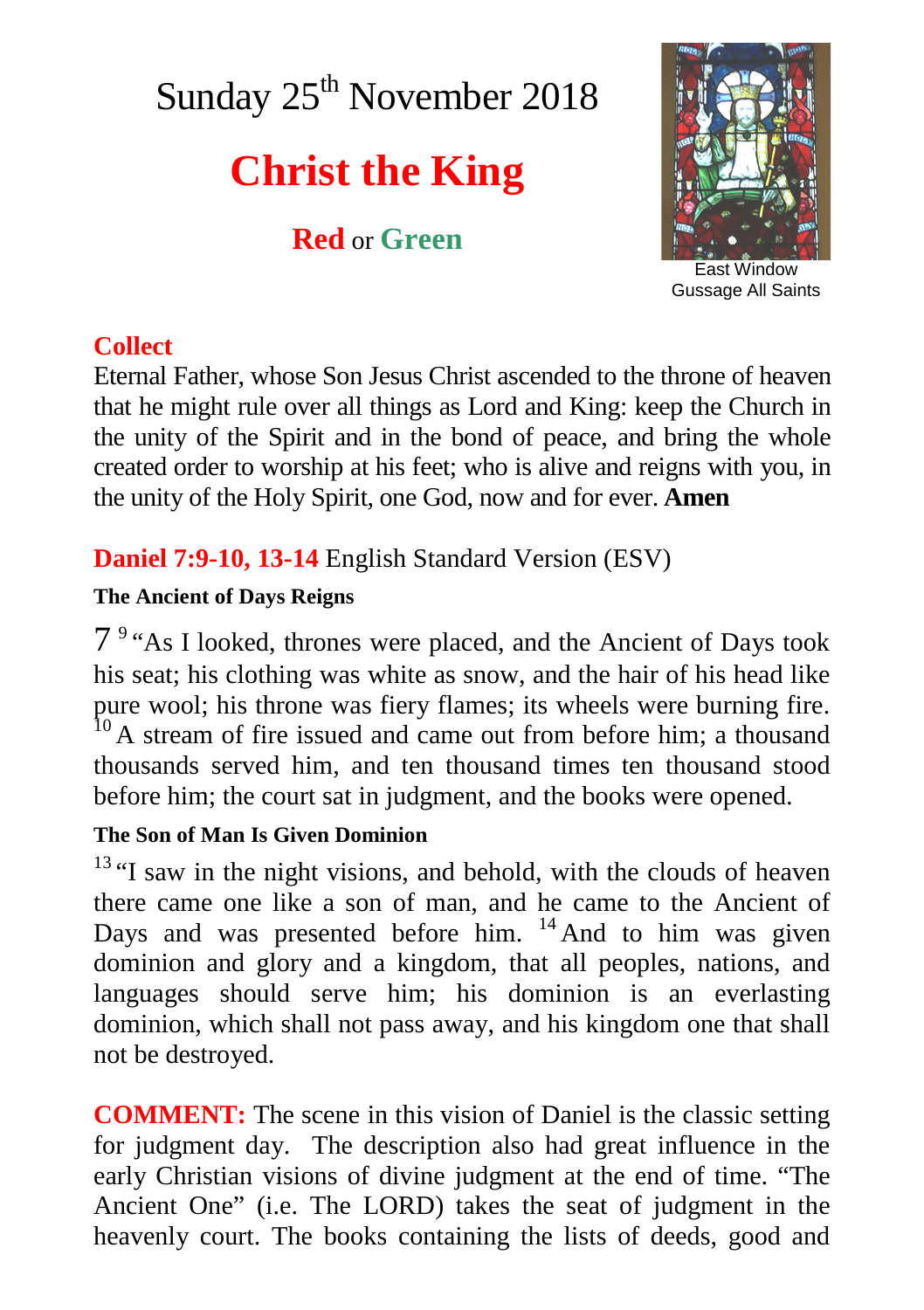evil, is opened for the assessors to examine. There are several other Old Testament and many intertestamental references to this scrutiny of human actions. (See Psalms 56:8; Isaiah 65:6; Malachi 3:16; Jubilees 30:22; Enoch 81:4; 89:61-64; 98:7-8; 104:7.) Suddenly the vision of Daniel changes. A new figure appears representing the beginning of a new era in human form. He comes from heaven, the place of orderliness, peace and purity replacing the old order of turmoil, chaos and evil. This new person is given divine authority, power and eternal sovereignty which will never pass away. It is not difficult to see why Jewish and Christian messanism and apocalypticism adopted this understanding of divine judgment that would completely displace the evil order of human affairs as it was experienced in actual history.

## **John 18:33-37** English Standard Version (ESV)

#### **My Kingdom Is Not of This World**

18<sup>33</sup> So Pilate entered his headquarters again and called Jesus and said to him, "Are you the King of the Jews?" <sup>34</sup> Jesus answered, "Do you say this of your own accord, or did others say it to you about me?" <sup>35</sup> Pilate answered, "Am I a Jew? Your own nation and the chief priests have delivered you over to me. What have you done?" <sup>36</sup> Jesus answered, "My kingdom is not of this world. If my kingdom were of this world, my servants would have been fighting, that I might not be delivered over to the Jews. But my kingdom is not from the world." <sup>37</sup> Then Pilate said to him, "So you are a king?" Jesus answered, "You say that I am a king. For this purpose I was born and for this purpose I have come into the world—to bear witness to the truth. Everyone who is of the truth listens to my voice."

**COMMENT:** This exchange between Jesus and Pilate helps us understand the true nature of Jesus' sovereignty. The interchange revolved around the meaning of the word "kingdom." (Greek = basileia). The word occurs no less than six times, twice as many as "truth" (Greek = aletheia) on which so much expository and homiletic attention has been focused. As John narrated it, Jesus and Pilate talked right past each other. The meaning of the word "kingdom" was the key to what each of the two men said. Each had a totally different interpretation of it. For Pilate, "kingdom" had a purely political reference. As Roman governor, he recognised Herod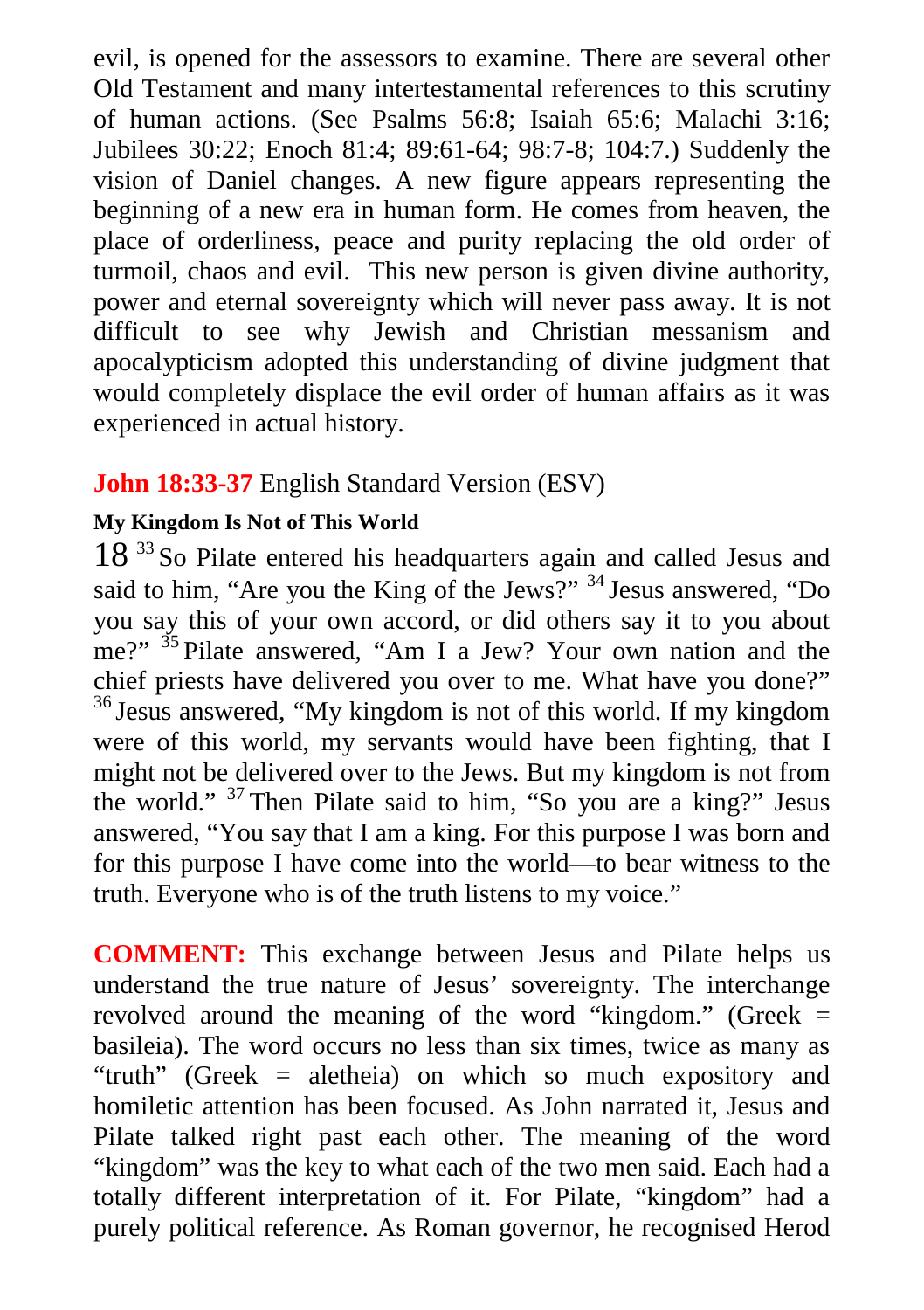Antipas as one of two puppet kings, also known as tetrarchs, of the Jews. Philip, half brother of Antipas, was the other. Antipas had limited authority in Galilee; Philip in Transjordan. Luke added a complication to the trial of Jesus before Pilate passed sentence on him by having Pilate send Jesus to Herod (Luke 23:6-12). At most, Pilate must have been curious about this Galilean usurper of Herod's jurisdiction, little though it was under Roman imperial sovereignty. For Jesus, the meaning of "kingdom" was quite another matter. As Jesus exercised it, true sovereignty was spiritual, not political. Had it been political, he told Pilate, his followers would be fighting in the streets to keep him from being handed over to the Jews. Jesus had been brought before Pilate on a purely political charge. Jesus did not deny his kingship; he interpreted it on a level on which people of all nations and races could respond to it. Pilate was as puzzled about what that meant. The sovereignty of Jesus rests on the love of God he came to reveal. The anticipated response to that revelation of divine sovereignty is to make love dominant in all human relationships in obedience to the commandment to love as God loves us. (cf. John 15:12; 1 John 4:7-12) This humble truth was as far beyond Pilate's understanding as it still is for a great many of the six billion and more of us inhabiting this planet today. That may be an entirely spiritual sovereignty; but it certainly had and still has political implications. It is our calling as believers to implement this God's sovereign love in the myriad affairs of personal, national and international life.

## **Psalm 93** *Dominus regnavit* Grail Psalter

## **R The Lord is king, with majesty enrobed.**

<sup>1</sup> The Lord is king, with majesty enrobed; the Lord has robed himself with might, he has girded himself with power. **R**

The world you made firm, not to be moved;  $2$  your throne has stood firm from of old. From all eternity, O Lord, you are. **R**

 $3$  The waters have lifted up, O Lord, the waters have lifted up their voice, the waters have lifted up their thunder. **R**